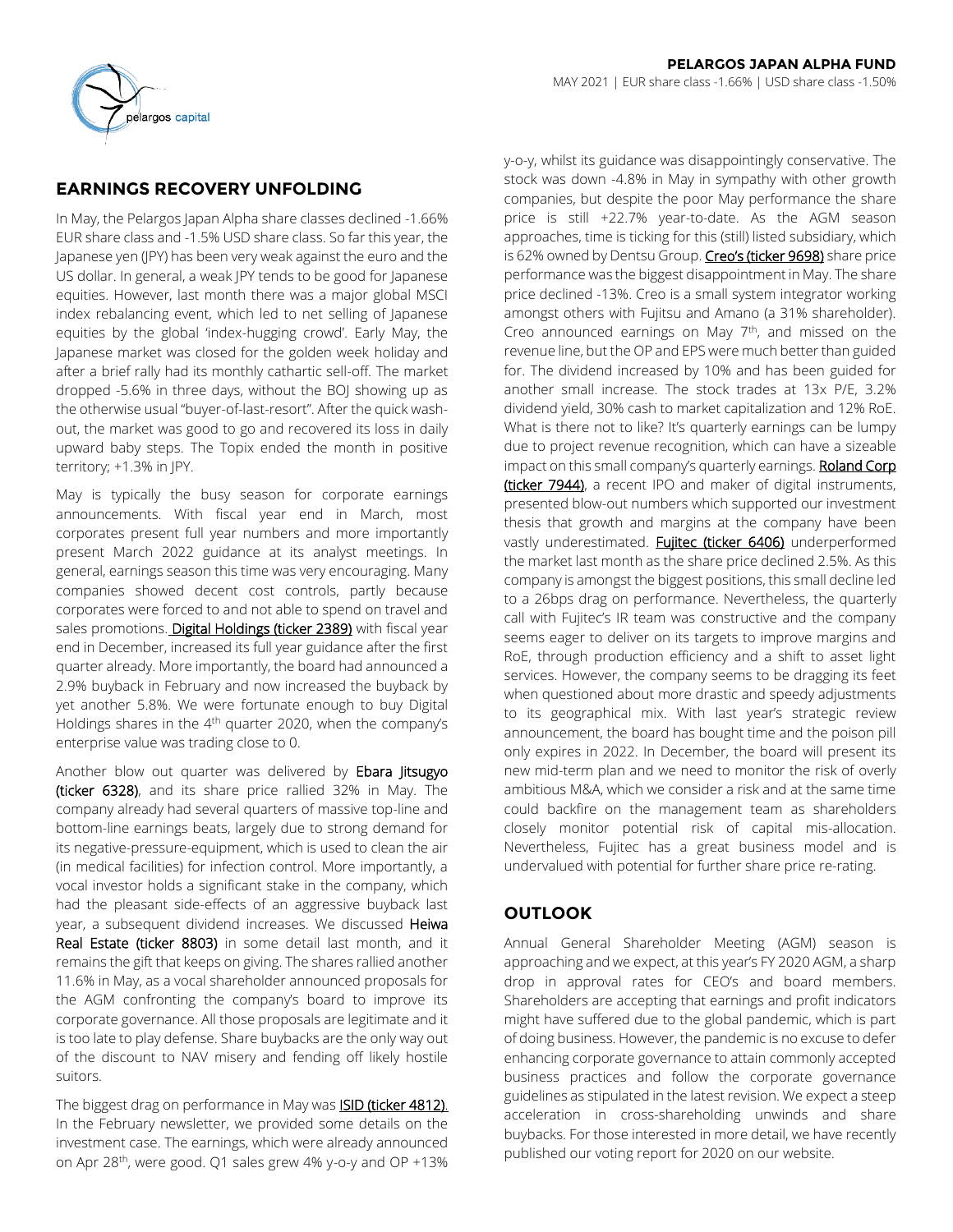

## **FUND CHARTS AND FACTS**



### **TOP 5 GROSS POSITIONS**

| 1 1 1 1 1 1 1 1 1 1 1 1 1 1   |    |                       |
|-------------------------------|----|-----------------------|
| -apan Strategy - MSCI Japan   |    | <b>RISK STATIS</b>    |
|                               |    | Net Exposure          |
| <b>TOP 5 GROSS POSITIONS</b>  |    | Gross Exposu          |
| CANADIAN SOLAR INFRASTRUCTURE |    | Volatility (ex-ar     |
| INFO SERVICES INTL DENTSU     | 01 | Beta (ex-ante)        |
| <b>DAIBIRU</b>                |    | Sharpe Ratio          |
| <b>FUJITEC</b>                | 01 | Sortino Ratio         |
| <b>HEIWA REAL ESTATE</b>      |    | <b>Sterling Ratio</b> |
|                               |    | Max Drawdow           |
|                               |    |                       |

### **TOP 5 MOVERS**

|                          |                   | Max Drawdown (monthly)               |       | 13.5%         |                      |       |
|--------------------------|-------------------|--------------------------------------|-------|---------------|----------------------|-------|
| <b>TOP 5 MOVERS</b>      | Annualized Return |                                      | 3.85% |               |                      |       |
| <b>DIGITAL HOLDINGS</b>  | 0.59%             |                                      |       |               |                      |       |
| <b>HEIWA REAL ESTATE</b> | 0.44%             | <b>SECTOR EXPOSURES (IN PERCENT)</b> |       |               |                      |       |
| ROLAND CORP              | 0.27%             |                                      |       |               |                      | Gross |
| EBARA   ITSUGYO          | 0.27%             |                                      |       | Long<br>Short | $\frac{1}{\sqrt{2}}$ |       |
| NIPPON PILLAR PACKING    | 0.18%             | Consumer Discretionary               |       | $8 - 14$      | -6                   | 22    |
|                          |                   | Consumer Staples                     |       | $-10$         | $-Q$                 | 10    |
|                          |                   |                                      |       |               |                      |       |

| INFO SERVICES INTL DENTSU | $-0.49%$ | Financials             | 4 | $-3$            |            |      |
|---------------------------|----------|------------------------|---|-----------------|------------|------|
| <b>CREO</b>               | $-0.42%$ | Health Care            |   | $2 - 7$         | -6         | -9   |
| <b>DAIBIRU</b>            | $-0.26%$ | Industrials            |   | $42 - 12$ 30 53 |            |      |
| <b>FUIITEC</b>            | $-0.26%$ | Information Technology |   |                 | $-8$ 24 39 |      |
| <b>FINDEX</b>             | $-0.25%$ | Materials              |   | $-3$            |            | 6 12 |
|                           |          |                        |   |                 |            |      |

|                                                           | 7757)A    | $FIR*$           | % Return long book  | -2.32%   |
|-----------------------------------------------------------|-----------|------------------|---------------------|----------|
| Month to date performance                                 | $-1.50\%$ | $-1.66%$         | % Return short book | $-0.53%$ |
| Year to date performance                                  | 1.34%     | 1.21%            | # Long stocks       |          |
| Inception to date performance                             |           | 10.91% 59.66%    | # Short stocks      |          |
| *hased on share class B EUR. Abased on share class C USD. |           | % I ong stocks 1 | 24%                 |          |

| Fund size in mln EUR | 140.88 | Turnover as % NAV | 45%  |
|----------------------|--------|-------------------|------|
| Fund size in mln USD | 172 23 | 250%              | 100% |
| Firm size in mln FUR | 172.18 | 200%              | 80%  |
| Firm size in mln USD | 210.50 | 150%              | 60%  |

### **RISK STATISTICS**

| Net Exposure                              | 77%   |
|-------------------------------------------|-------|
| Gross Exposure                            | 195%  |
| Volatility (ex-ante; 3 months daily data) | 10%   |
| Beta (ex-ante)                            | 0.20  |
| Sharpe Ratio                              | 0.54  |
| Sortino Ratio                             | 1.13  |
| <b>Sterling Ratio</b>                     | 0.29  |
| Max Drawdown (monthly)                    | 13.5% |
| Annualized Return                         | 3.85% |

### **SECTOR EXPOSURES (IN PERCENT)**

| <b>TOP 5 MOVERS</b>              | Annualized Return<br>3.85% |                                      |          |          |      |                |  |
|----------------------------------|----------------------------|--------------------------------------|----------|----------|------|----------------|--|
| DIGITAL HOLDINGS                 | 0.59%                      |                                      |          |          |      |                |  |
| HEIWA REAL ESTATE                | 0.44%                      | <b>SECTOR EXPOSURES (IN PERCENT)</b> |          |          |      |                |  |
| ROLAND CORP                      | 0.27%                      |                                      | suo-     | Short    |      | Gross          |  |
| EBARA   ITSUGYO                  | 0.27%                      |                                      |          |          | ă    |                |  |
| NIPPON PILLAR PACKING            | 0.18%                      | Consumer Discretionary               |          | $8 - 14$ | $-6$ | 22             |  |
|                                  |                            | Consumer Staples                     |          | $-10$    | $-9$ | 10             |  |
| <b>TOP 5 SHAKERS</b>             |                            | Energy                               | 19       | $\Omega$ | 19   | 19             |  |
| <b>INFO SERVICES INTL DENTSU</b> | $-0.49%$                   | <b>Financials</b>                    | 4        | $-3$     |      | $\overline{7}$ |  |
| <b>CREO</b>                      | $-0.42%$                   | <b>Health Care</b>                   |          | $-7$     | $-6$ | 9              |  |
| <b>DAIBIRU</b>                   | $-0.26%$                   | Industrials                          | 42       | $-12$    | 30   | 53             |  |
| <b>FUIITEC</b>                   | $-0.26%$                   | Information Technology               | 31       | $-8$     | 24   | 39             |  |
| <b>FINDEX</b>                    | $-0.25%$                   | <b>Materials</b>                     | 9        | $-3$     | 6    | 12             |  |
|                                  |                            | Real Estate                          | 21       | $-2$     | 19   | 24             |  |
|                                  |                            | <b>Communication Services</b>        | 4        | $-7$     | $-2$ | 11             |  |
|                                  |                            | Utilities                            | $\Omega$ | $-2$     | $-2$ | 2              |  |
|                                  |                            |                                      |          |          |      |                |  |